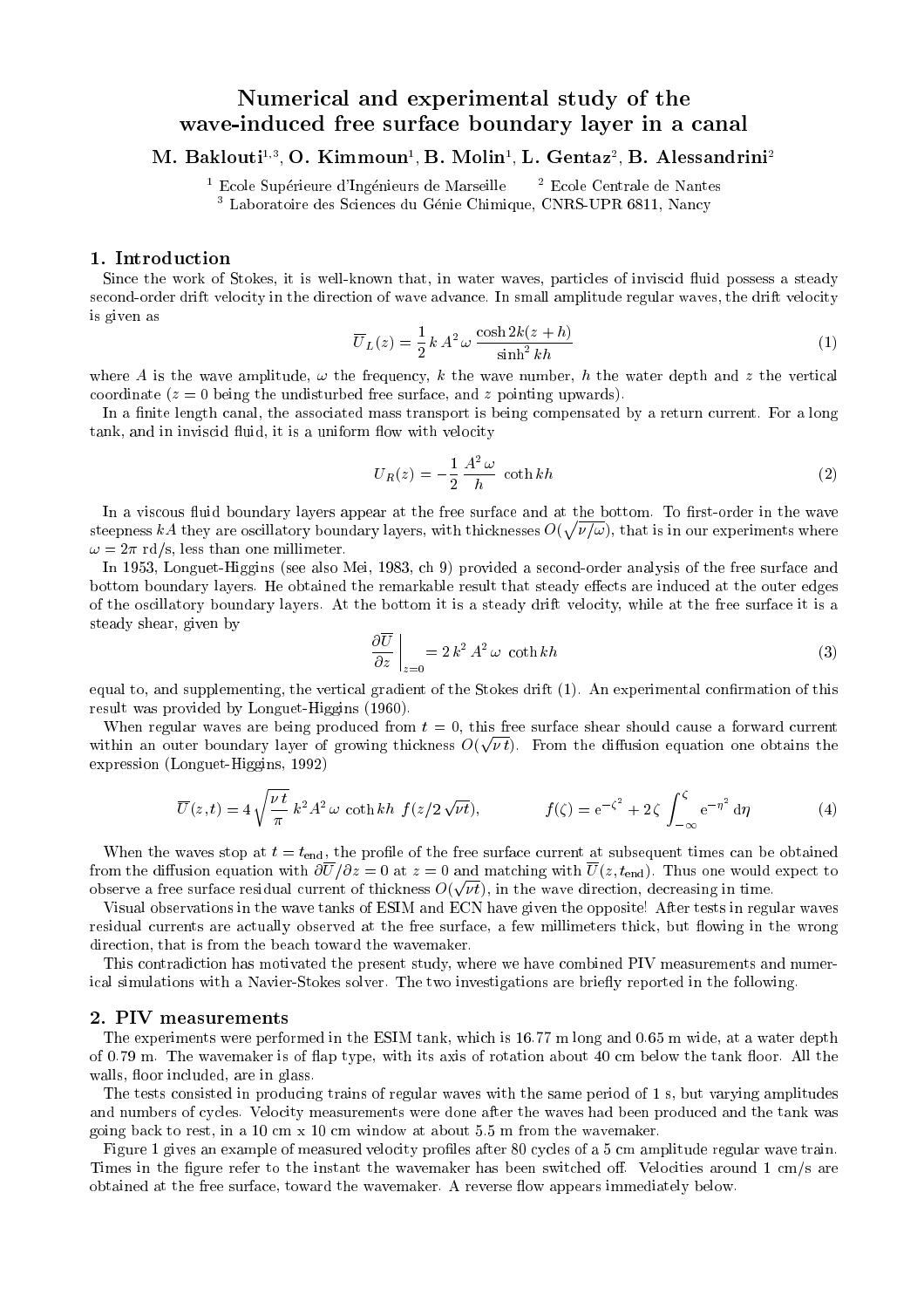

Figure 1. Measured residual current at the free surface after 80 cycles of 5 cm amplitude waves.

As the lack of coherence of these profiles suggests, the accuracy of our measurements cannot be deemed to be very good. At small wave amplitudes (1 or 2 cm) it was not possible to extract coherent values, nor even to visually determine whether there was any free surface current at all. At larger wave amplitudes, it was always observed to flow toward the wavemaker. At a given wave amplitude, the current velocity increases with the number of cycles, until some asymptotic value has been reached. The number of cycles to reach the asymptotic value decreases with increasing wave amplitude.

### 3. Numerical simulations

#### 3.1 The numerical model

The numerical model, ICARE, was developed by L. Gentaz during his PhD thesis (Gentaz, 1995). It is a 2D Navier-Stokes solver that models the laminar flow of an incompressible fluid with a free surface. Adaptive meshing is applied to track the free surface.

The continuity and momentum equations are discretized to second order in time and space, using finite difference schemes. The resultant sparse implicit linear system (the unknowns being the velocity components, the pressure and the free surface elevation) is solved by a CGSTAB algorithm, with some iterations on nonlinearities at each time step. This coupled resolution ensures a great convergence rate of non-linearities as well as an accurate unsteady free surface flow computation. Further details can be found in Gentaz *et al.* (1998), where  $ICARE$  is successfully applied to the propagation of waves in the ECN wave tank.

### 3.2 Application to the ESIM tank

In the numerical model the geometry is divided in three sub-domains. In the first sub-domain, extending about 50 cm from the wavemaker, the nodes are allowed to move both horizontally and vertically, in order to adjust to the motion of the wavemaker. The second sub-domain extends over the next 12 m, and corresponds to the "working section" of the physical tank. In this sub-domain the nodes move only vertically. Their vertical position is related to the free surface elevation  $\eta(x, t)$  through the affine relationship

$$
z_j(x_i, t) = z_{j0} + \eta(x_i, t) \frac{z_{j0} + h}{h}
$$
\n(5)

where  $z_{i0}$  is the reference position at rest.

The third sub-domain is the numerical beach, where the horizontal mesh size is gradually increased so that waves get dissipated. The length of the numerical beach thus achieved is about 105 m, much longer than the physical one (5 m). An Orlanski condition is applied at the far right boundary to let long waves with velocity  $\sqrt{gh}$  propagate out of the domain. This is another difference with the physical tank where the long waves get reflected by the end-wall.

The horizontal mesh size, in sub-domains 1 and 2, is equal to 3.1 cm (one ftieth of the wavelength), while the vertical mesh size varies from about 2.5 cm, in the bulk of the fluid, down to less than 0.1 mm by the free surface, in order to properly model the oscillatory boundary layer (the kinematic viscosity  $\nu$  is taken equal to 106 m2 s1 in the computations).

The total number of nodes is  $400 \times 90$  in the working section, plus  $80 \times 90$  in the numerical beach, that is slightly over 43 000 nodes.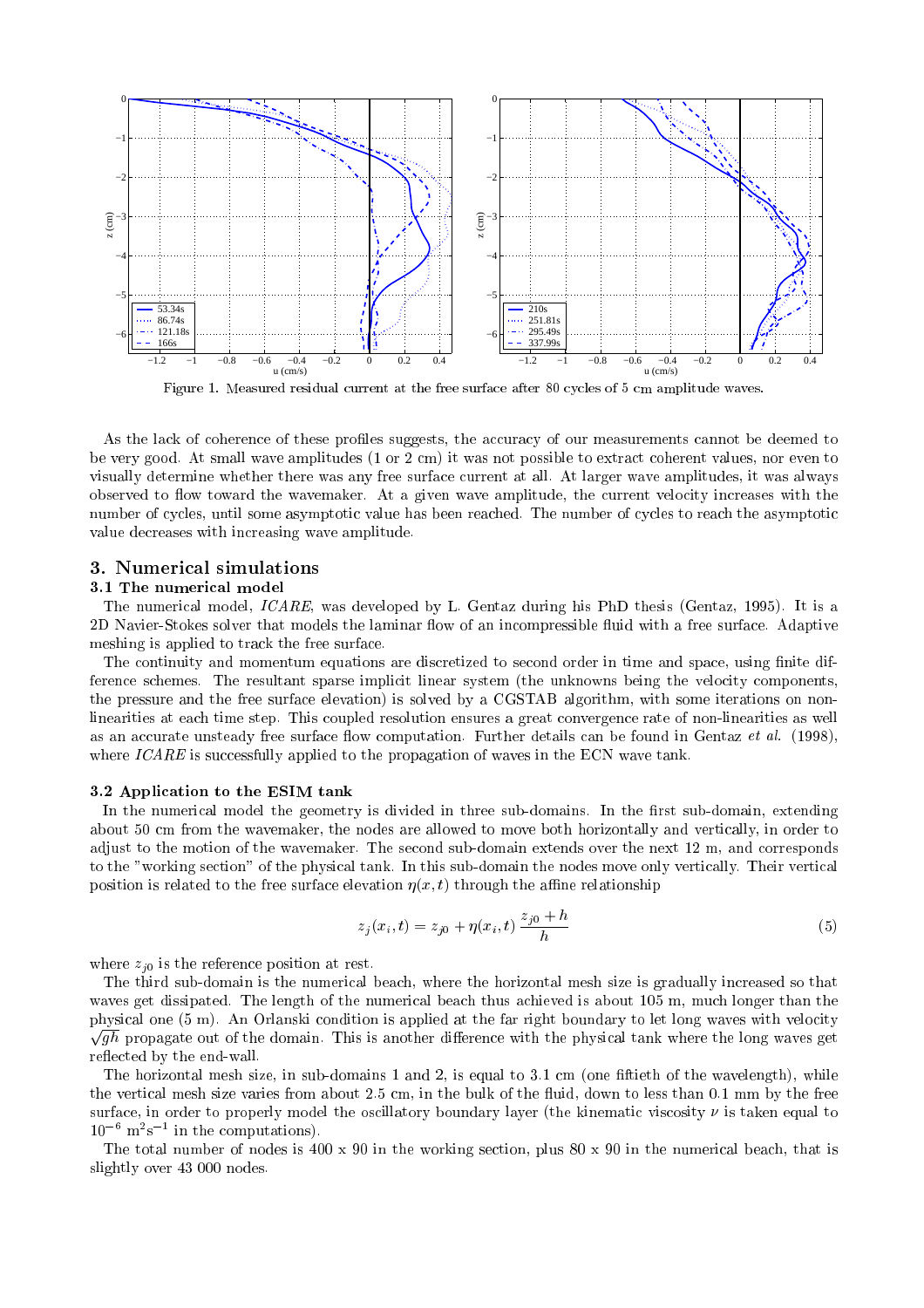#### 3.3 Validation of the numerical model

The main concern was the ability of ICARE to properly represent the boundary layer effects, at such low values of the kinematic viscosity and for such a deformed vertical grid: in the bulk of the tank, the mesh size is 3.1 cm x 2.5 cm, while it is 3.1 cm x 0.004 cm at the free surface. Suchavariation in the vertical mesh size is likely to induce numerical dissipation, with the risk that unrealistic boundary layers would be obtained.

#### 3.3.a Bottom boundary layer

As a first check, we focused on the bottom boundary layer. According to Longuet-Higgins (1953), the firstorder horizontal velocity by the bottom is given by

$$
u_1(x, z, t) = \frac{A\omega}{\sinh kh} \left[ \cos(kx - \omega t) - e^{-(z+h)/\delta} \cos\left(kx + \frac{z+h}{\delta} - \omega t\right) \right]
$$
(6)

with  $\delta = \sqrt{2\nu/\omega}$ , while the mean induced second-order velocity is

$$
\overline{u}_2(z) = \frac{k A^2 \omega}{4 \sinh^2 kh} \left(3 + 3 e^{-2\eta} - 8 \cos \eta e^{-\eta}\right)
$$
\n(7)

and  $\eta = (z + h)/\delta$ . Equation (7) excludes the effects of the lagrangian drift (1) and of the return current (2) and assumes that a steady state has been reached, that is to make comparisons with ICARE the simulation time must be large as compared to  $(z + h)^2/\nu$ .

When post-processing the results obtained with  $ICARE$  and deriving time-averaged values, we must be careful that the obtained velocities refer to pseudo-lagrangian markers which are moving vertically only, according to (5). This means that the associated pseudo-lagrangian mean velocity is not given by (1), but by

$$
\overline{U}_{PL}(z) = \frac{k A^2 \omega}{2 h} (z + h) \frac{\sinh k(z + h)}{\sinh kh}
$$
\n(8)

and is therefore zero at the bottom.



Figure 2. Left (a): time traces of the horizontal velocity at the bottom, compared with L-H's model. Right(b): time-averaged velocity proles.

Calculations were done with a reduced water depth of 30 cm, at a wave amplitude of 0.67 cm. Figure 2 (a) shows a comparison between numerical and analytical values of the oscillatory horizontal velocity, at two values of  $z + h$  (0.00458 cm and 0.0538 cm), with a good agreement. In figure 2 (b), mean velocity profiles are given at different times. The numerical values have been obtained through time-averaging over windows one period long, and removal of the return current contribution, applying the Stokes model of the flat plate in impulsive flow. That is, we consider that the return current gets established at time  $t_0 = x/C_G$  after the wavemaker has been switched on,  $(C_G$  being the group velocity), and that the velocity profile in the boundary layer is given by

$$
U_R(z) = -\frac{1}{2} \frac{A^2 \omega}{h} \coth kh \text{ erf} \left( \frac{z+h}{2\sqrt{\nu (t-t_0)}} \right)
$$
 (9)

"erf" being the "error" function. It can be observed that the numerical profiles do tend toward the theoretical one (7) as time increases, albeit there seems to be some under-shoot at the location of the maximum.

#### 3.3.b First-order oscillatory vorticity at the free surface

According to Longuet-Higgins (1953), the first-order oscillatory vorticity at the free surface has the following modulus

$$
\Omega(z) = 2 k A \omega \, \mathrm{e}^{z/\delta} \tag{10}
$$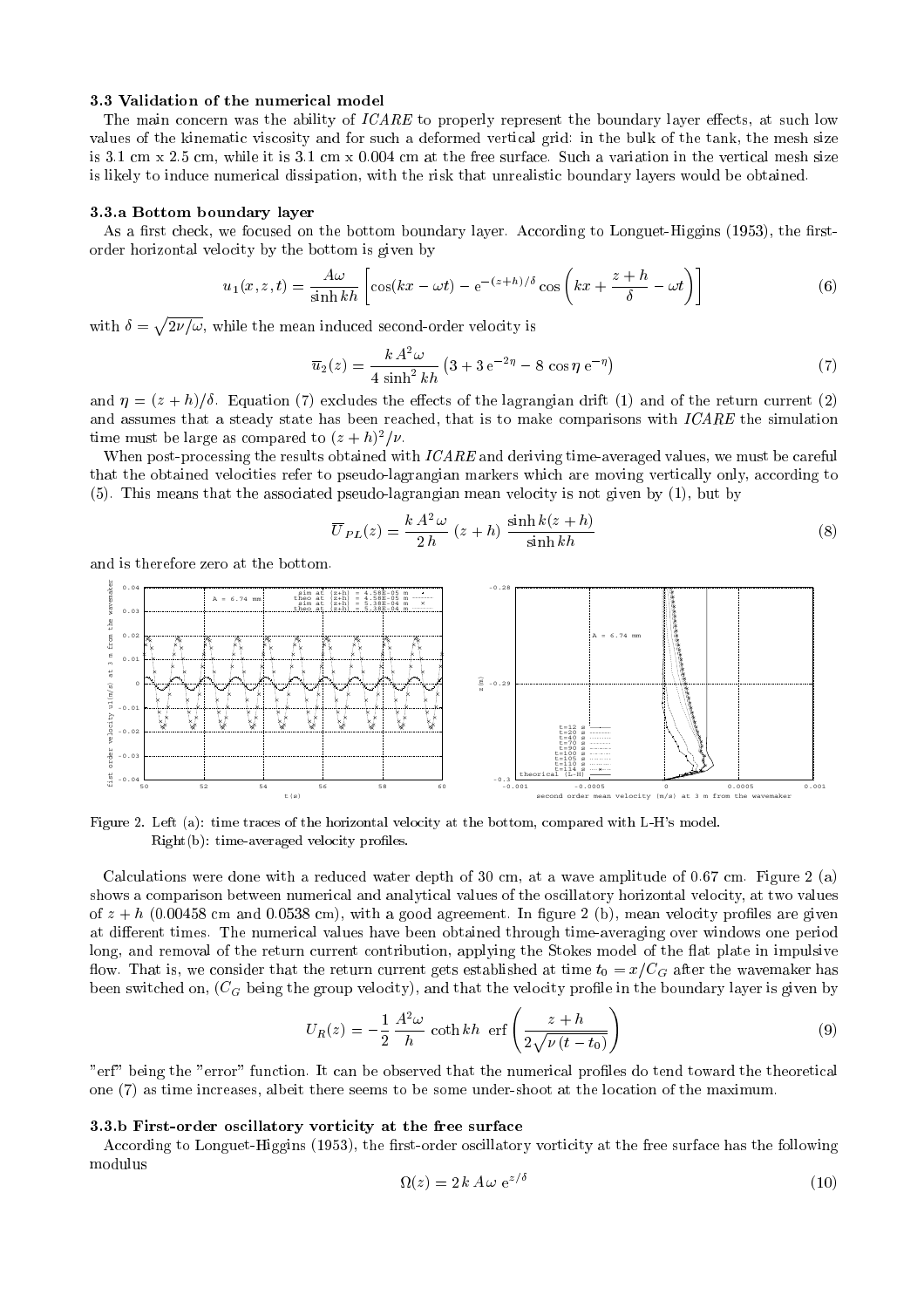

Figure 3. Time traces of the vorticity at the free surface (left) and within the free surface boundary layer (right).

In fig. 3 we show time traces of the vorticity, as derived from the  $ICARE$  simulations, at the free surface (left), and slightly below (right), within the oscillatory boundary layer, at  $z = -0.52$  mm and  $z = -1.09$  mm. The wave amplitude is 1.01 cm and the number of cycles is 25, including two ramps of 5 cycles at the start and at the end. It can be seen that the agreement with the theoretical values (shown as horizontal lines) is excellent. This proves that numerical dissipation does not occur in our simulations.

#### 3.4 Mean velocity at the free surface

Finally we present numerical values of the mean velocity profile by the free surface, for two wave amplitudes of 0.52 cm (fig. 4a) and 3.3 cm (fig. 4b). They are given at different times  $(t = 0)$  being the start of the wavemaker motion) and are obtained by averaging the velocity over one period. For a reference, the inviscid profile, as obtained by adding  $(8)$  and  $(2)$ , is given. At the smaller wave amplitude, it can be seen that the numerical and theoretical profiles agree well at submergences larger than 1 cm, and that the numerical profile deviates toward the right (down-wave) over the first centimeter. Moreover the slope at the free surface agrees well with Longuet-Higgins'value (3) (after removing the pseudo-lagrangian drift contribution (8)): equation (3) gives 0.0055 s<sup>-1</sup> while from the numerical simulations we get  $0.0052$  s<sup>-1</sup>.



Figure 4. Time averaged velocity proles by the free surface. Wave amplitudes of 0.5 cm (left) and 3.3 cm (right).

At the larger wave amplitude, even though the slope at the free surface is still positive, the flow reverses to the left. The numerical velocities and profiles are in qualitative agreement with the experimental observations.

### References

GENTAZ L. 1995 Simulation bi-dimensionnelle en fluide visqueux de la propagation d'ondes de gravité et du mouvement force d'un corps : resolution des equations de Navier-Stokes en presence d'une surface libre, PhD thesis report, Nantes (in French).

Gentaz L., Maury C., Alessandrini B. & Delhommeau G. 1998 Numerical simulation of a two-dimensional wave tank in viscous fluid, Proc. ISOPE Conf., Vol.III, 256-263.

LONGUET-HIGGINS M.S. 1953 Mass transport in water waves, *Phil. Trans. R. Soc. Lond. A*, 245, 535-581.

LONGUET-HIGGINS M.S. 1960 Mass transport in the boundary layer at a free oscillating surface, J. Fluid Mech., 8, 293-306.

LONGUET-HIGGINS M.S. 1992 Capillary rollers and bores, *J. Fluid Mech.*, 240, 659-679.

Mei C.C. 1983 The Applied Dynamics of Ocean Surface Waves, Wiley-Interscience.